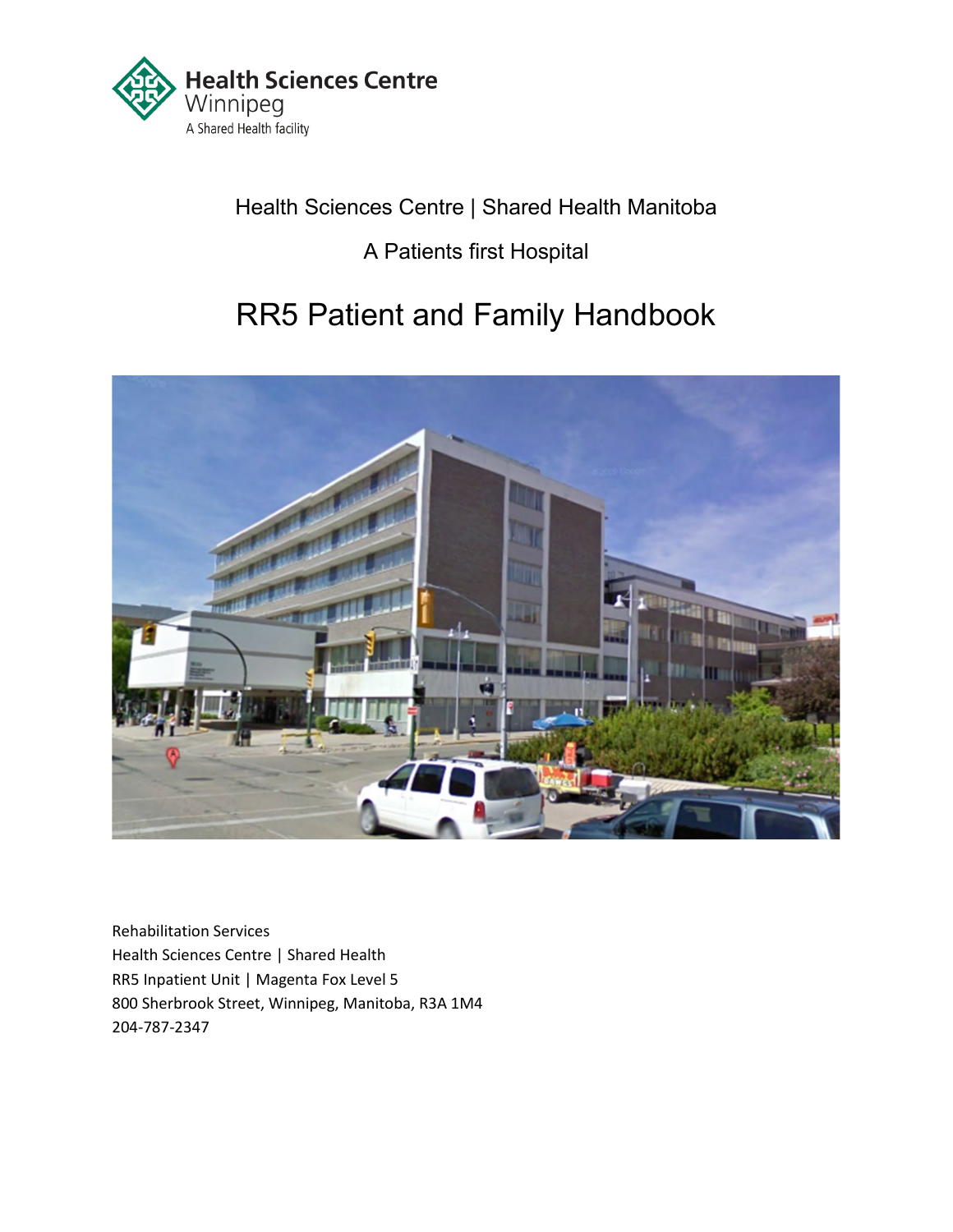#### Table of Contents

#### **Health Sciences Centre (HSC) Winnipeg: A Patients First Hospital**

**The Unit: Rehab RR5**

**Accommodations**

**What to Bring**

**A Day in the Life on RR5**

**Day and Weekend Passes**

**The Rehabilitation Team**

- **You the Patient**
- **The Physiatrist**
- **The Physician Assistant (PA)**
- **The Unit Manager and Clinical Resource Nurse (CRN)**
- **The Rehabilitation Nurse (RN) and Unit Assistant (UA)**
- **The Rehab Assistant (RA)**
- **The Physiotherapist (PT)**
- **The Occupational Therapist (OT)**
- **The Social Worker (SW)**
- **The Recreational Therapist (RT)**
- **The Dietician**
- **Other Services / Programs You May Encounter**

**Other Things You Need to Know**

**HSC Campus Map and Campus Services**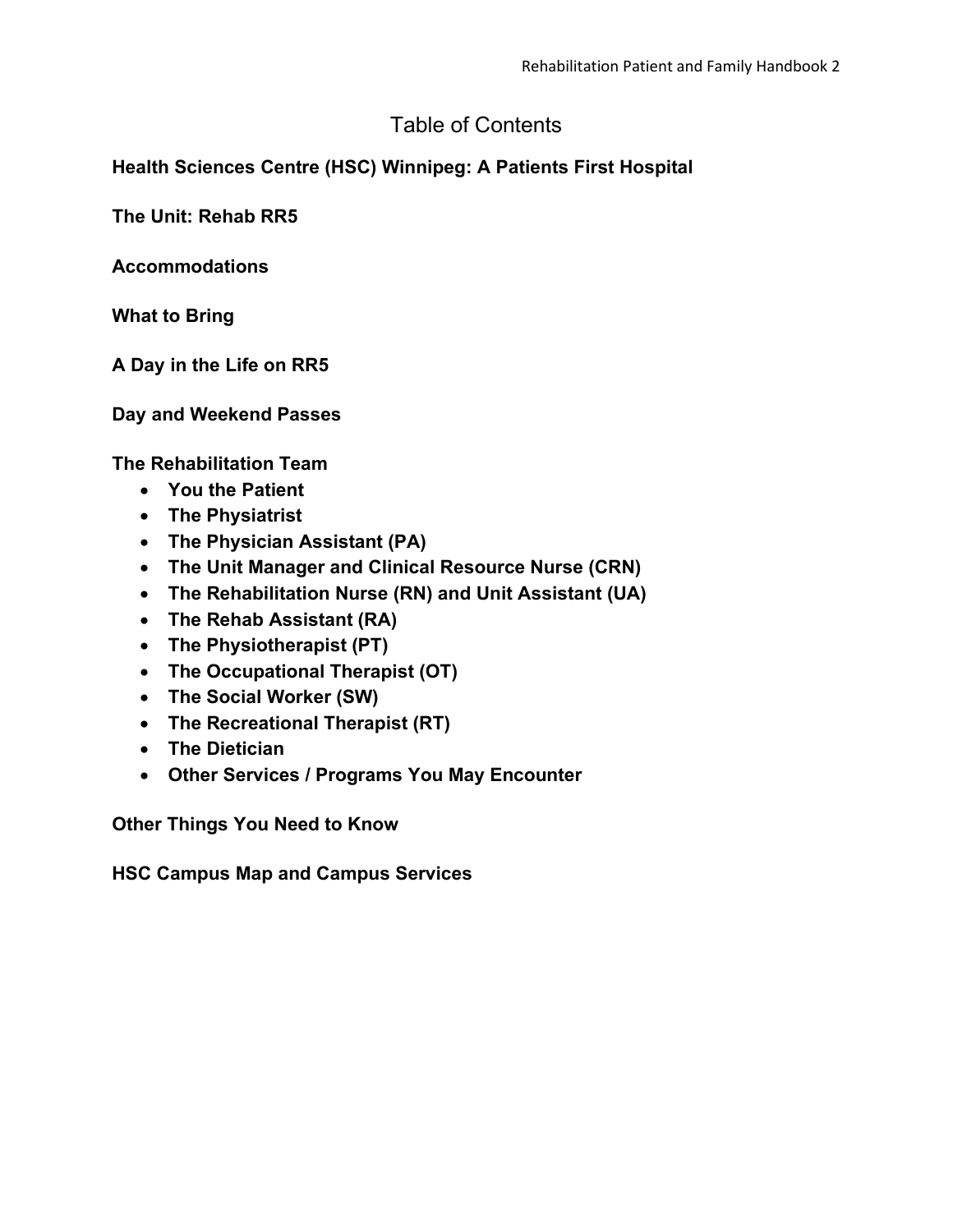#### **Health Sciences Centre (HSC) Winnipeg: A Patients First Hospital**

#### **Our Vision**

HSC Winnipeg exists to provide the best possible hospital experience for patients and families and a positive working and learning environment for staff, volunteers and future healthcare providers.

#### **Our vision is Patients First:**

- Patients are at the centre of everything we do.
- We see our work through patients' eyes, and do what is right, not necessarily what is easiest.
- We involve patients in their care, listening and learning everything we can, and sharing what we know.
- Together, we provide the very best possible hospital experience for the people we serve.

For more information about HSC's role within Shared Health and how care is coordinated across Manitoba please visit [www.sharedhealthmb.ca](http://www.sharedhealthmb.ca/)

#### **Smoking, Drugs and Alcohol**

To protect the health of our patients and staff, HSC is a smoke-free environment. Smoking is not allowed anywhere inside HSC buildings or outside on HSC property. Alcohol, cannabis and street drugs are not permitted. This rule is strictly followed; action will be taken if compliance with this rule is an issue.

#### **The Unit - Rehab RR5**

RR5 is located on the 5th floor of the Rehabilitation Hospital. We are a Specialized Rehabilitation unit consisting of 31 beds dedicated to spinal cord injury, amputee and neuro-musculoskeletal patients. When you arrive you will be given a tour of the unit to identify key areas such as patient washrooms, lounge area and nursing station. White boards are located at the bedside. They are designed to help keep you updated regarding your plan of care in your rehab journey.

Most rooms are standard rooms which have 4 beds. There are 2 semi-private rooms with 2 beds used for isolation as needed. Because you will be sharing a room, we ask that out of respect for the other patients you keep the volume of your sound equipment to a low level.

Visitor washrooms are located on Level 1 and 2 of the Rehab hospital.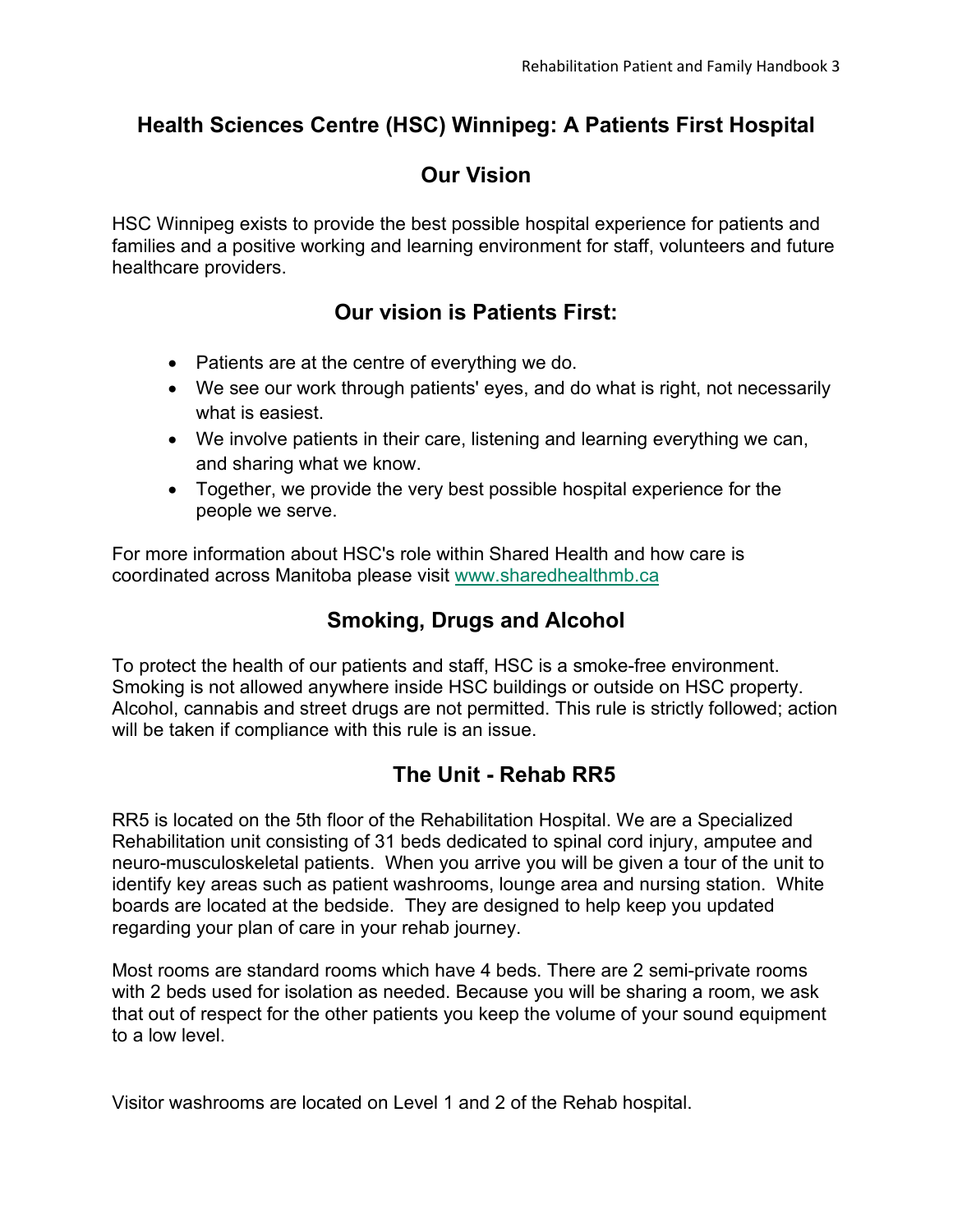### **What to Bring**

#### **Clothing and Personal Care items**

At the Rehab Hospital we encourage patients wear street clothes that should be comfortable to move about freely. We suggest you bring the following:

- Loose-fitting pants and shorts
- T-shirts or blouses
- Underwear
- Pajamas, robe, slippers
- Outdoor clothing, including a jacket and sweater
- Runners or flat shoes
- A toothbrush and toothpaste; mouthwash if preferred
- A razor, shaving crème and a mirror
- A brush and / or comb
- Deodorant
- Shampoo / conditioner
- Soap
- Cosmetics

Laundry is available most evenings and weekends in the OT Department, unless we have something soaking or quarantined in there. Access is direct from the hallway so you do not need to go through the department to get in. During the day the door is open if available but evenings and weekends you would get the key from the RR5 nursing station.

## **Equipment**

Equipment you are using will need to come with you including:

- Wheelchair and wheelchair cushion
- Walker
- Braces
- Crutches
- Splints
- Self-care aides
- Any medical appliances that you use (e.g. bi-pap or CPAP machine)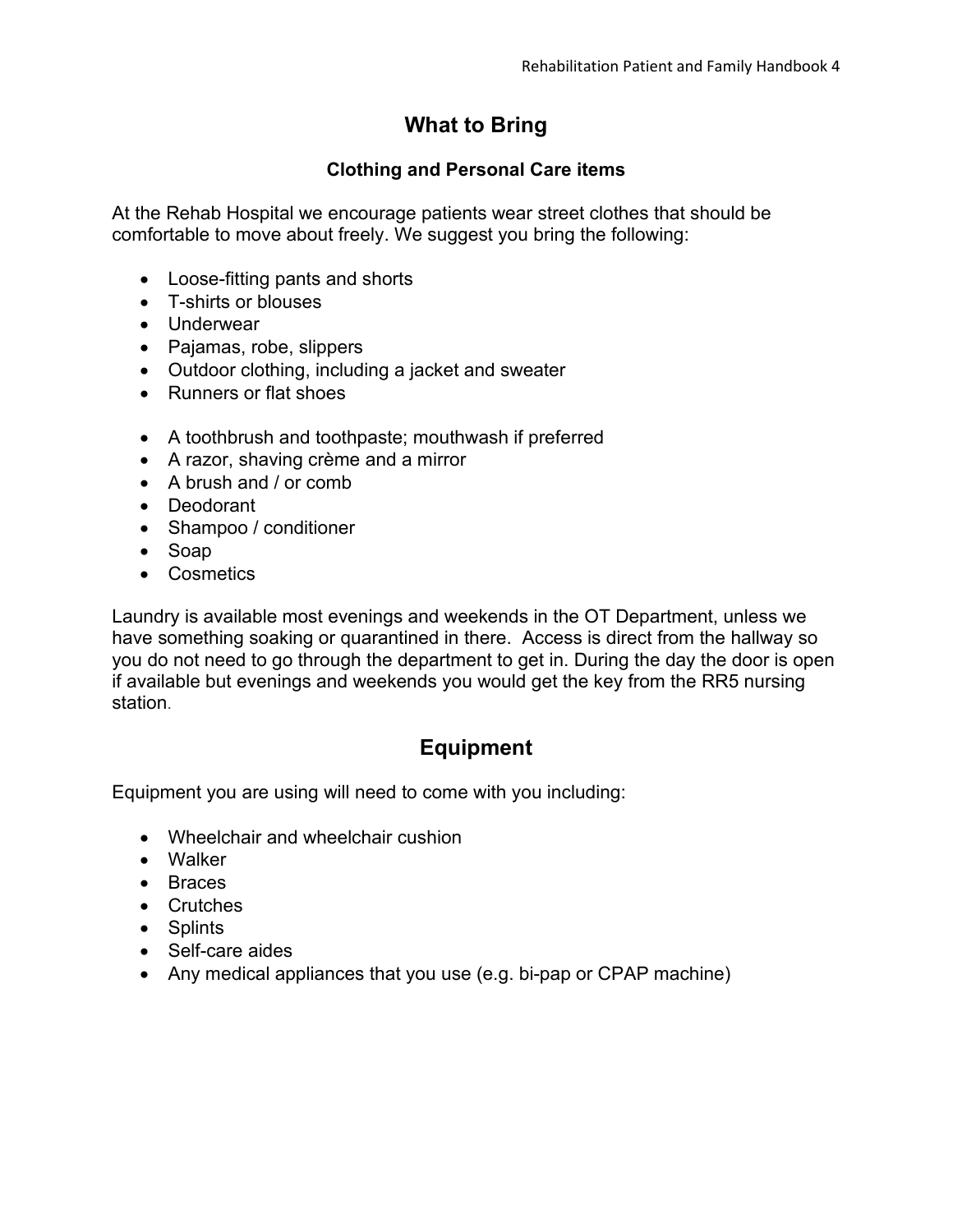#### **Other items you may want to bring include:**

- Alarm clock / clock radio
- Small radio, CD or DVD player (with headphones)
- Cell phone and charger
- Lap-top computer or tablet (Wi-Fi hotspots are available on the unit).

Please ensure that all items you bring to the unit are labeled with your name.

All electrical equipment brought to HSC requires a check by our Maintenance Department to ensure it meets the Canadian Standards Act (CSA).

**It is advised that you not bring valuables such as jewelry or large amounts of money. HSC is not responsible for any stolen, missing or damaged items during your stay. Please keep this in mind when deciding what to bring.**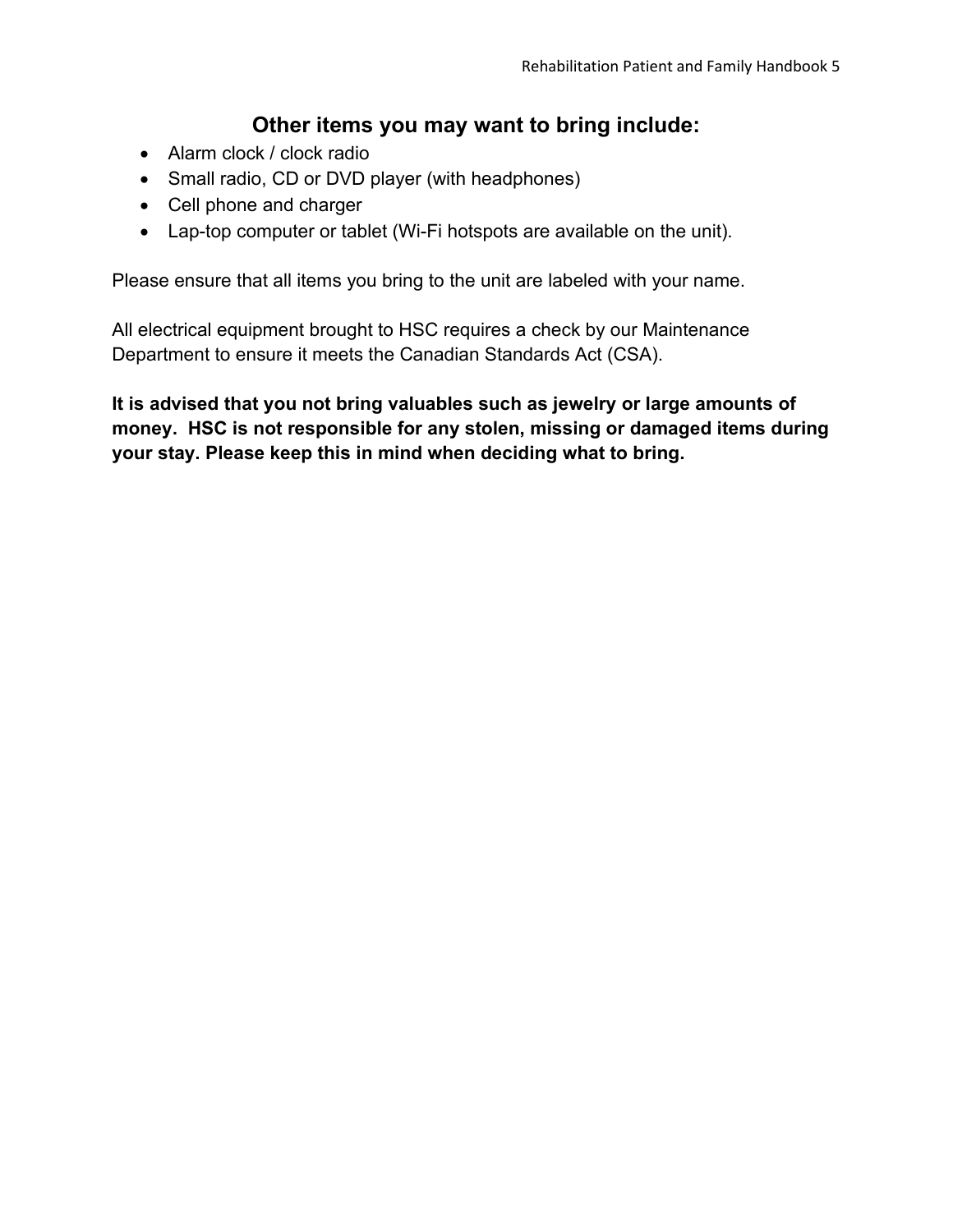# **A Day in the Life on RR5**

- The day for staff on the unit begins around 7:00 am. The first order of business is to start getting patients up and ready for the day, prioritizing those who have appointments earlier in the morning.
- RR5 has a shower schedule which is posted within the rooms. Showers are twice a week either starting at 7:00 am or 3:00 pm.
- Breakfast trays are delivered between 8:00 am 8:30 am.
- Across from the nursing station there is a large white board where appointments for the day are listed. Look for your name and beside you will find where you need to be and at what time.
- If you require assistance getting to your rehab appointments, RR5 designates a unit assistant to transport patients to and from PT (the Big Gym) and OT appointments.
- Other appointments scheduled within the hospital (for example: dialysis, CT or MRI) are arranged through the HSC transport team.
- PT and OT appointments are scheduled Monday to Friday and typically are an hour in length. Appointments for PT and OT start at 9am with last appointments booked no later than 3:00 pm. The PT and OT department is closed from 12:00 – 1:00 pm.
- When you are not attending therapies there are treatments and other routines that need to be attended to.
- Lunch trays are delivered between 11:30am 12:00pm.
- Afternoon therapies / appointments begin after lunch at 1:00pm.
- Supper trays are delivered between 4:30pm 5:00pm.
- During down time it is recommended that you spend time reviewing and practicing new skills designed to maximize your independence in preparation for discharge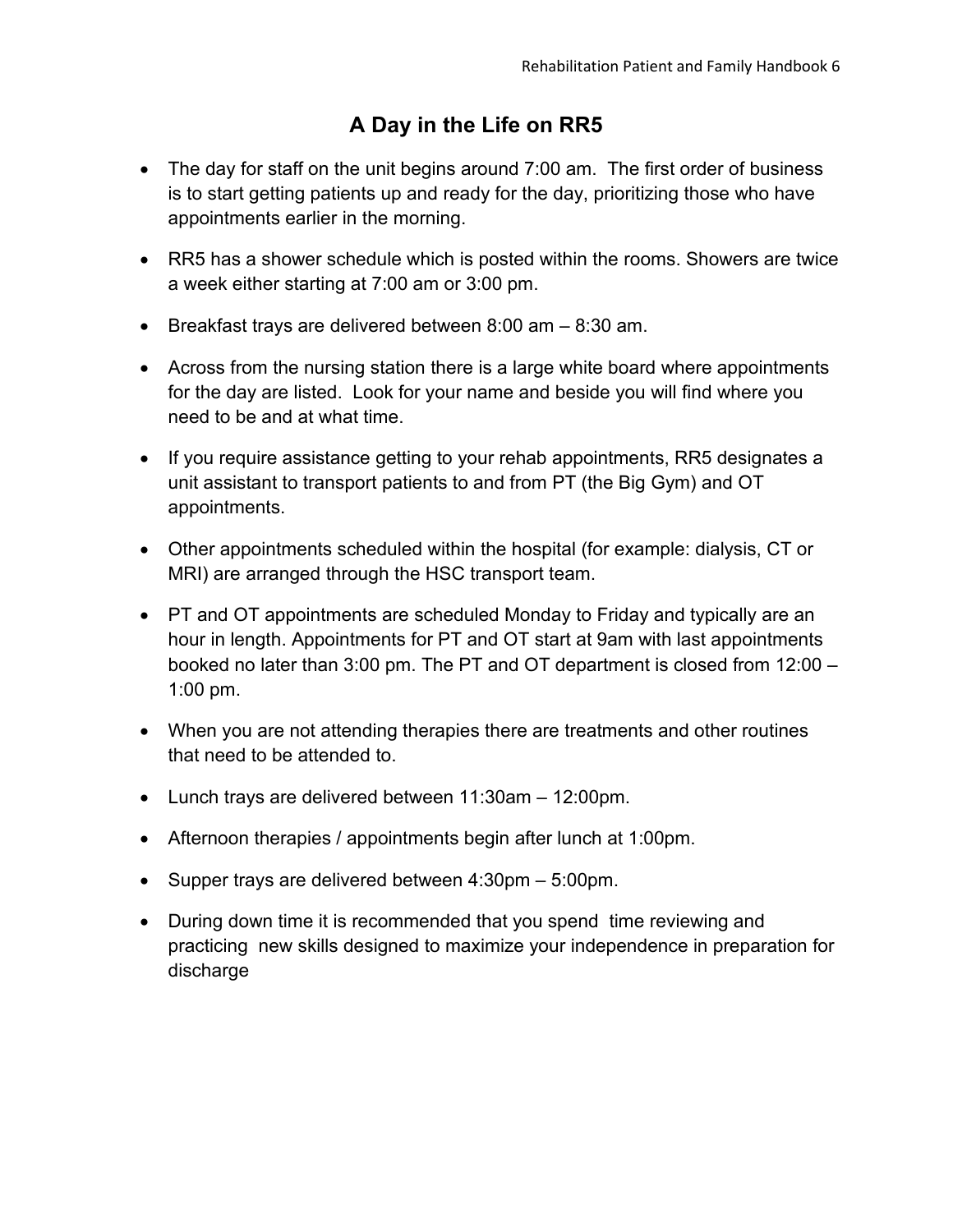#### **Day and Weekend Passes**

Throughout your rehab journey the team will educate and prepare you for day and weekend passes. All members of the team are involved in this process. Factors taken into account are:

- Being medically stable
- Getting in and out of your home safely
- Managing your care needs or someone to help you with your care needs
- Your own transportation to get home and return to RR5
- The ability to do transfers if required (for example: transfers into a vehicle, from bed to chair or chair to bed)
- Understanding how and when to take your medications
- Having the right equipment to be safe at home

You may start off with day passes before a full weekend pass. Passes are one step in preparation for discharge and help you and the team problem solve any concerns that may come up.

These passes need to be planned early to make sure you have supplies and medication for the duration of your pass. Please plan pass requests with your team a few days before you are going out. For example a weekend pass should be requested on Tuesday to leave on a Friday.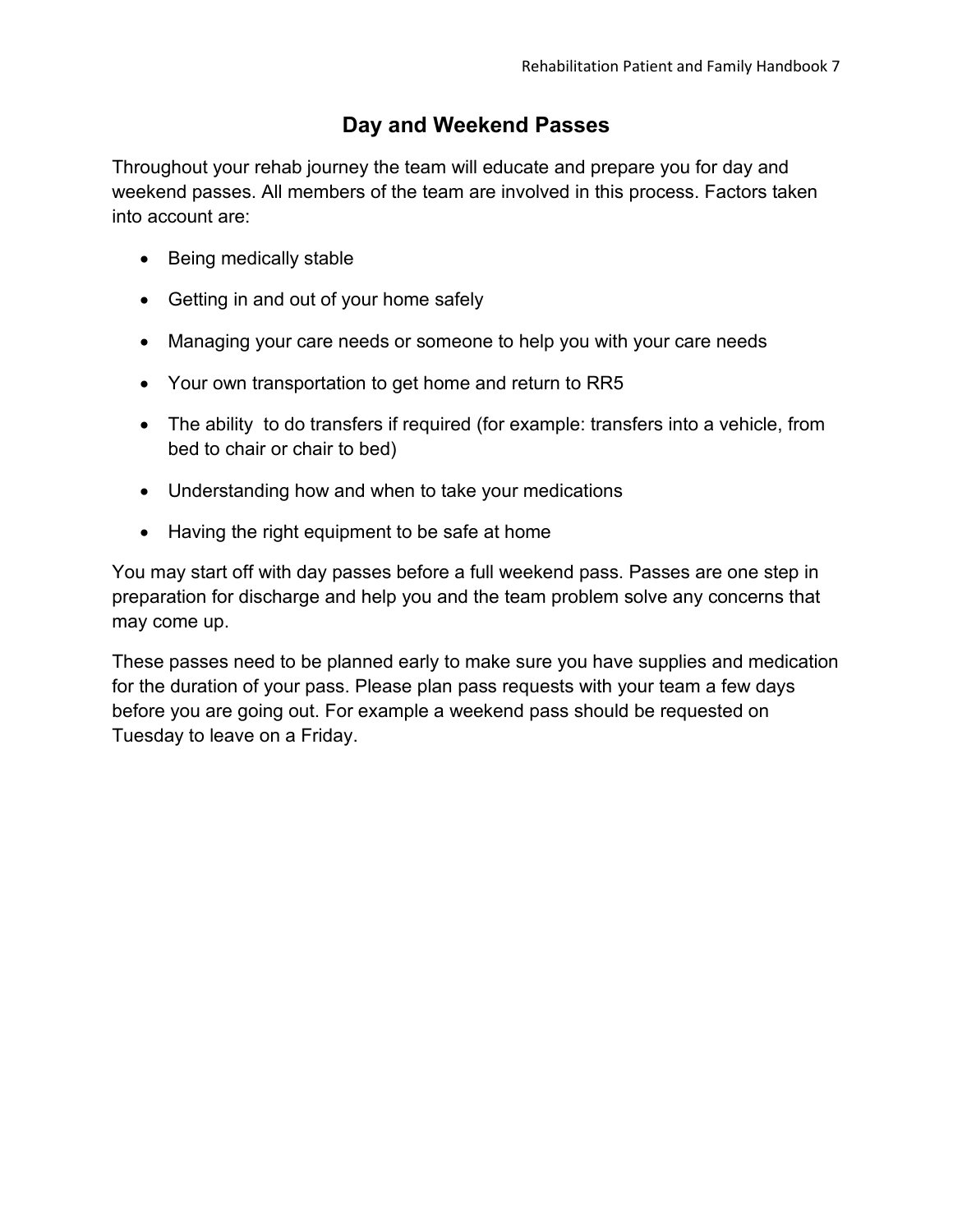

#### **The Rehabilitation Team**

Our goal is to provide you with the skills to help you be as independent as you can be when you return to the community. Shortly after your admission to rehab RR5, you will meet with members of the team who will assess your needs and from there will develop a plan for your rehabilitation stay. The expectation is that you will participate in your rehabilitation which means attending scheduled appointments. So who is part of this team?

#### **You the Rehabilitation Patient**

You are an active member of your care team. In addition, your family and / or other persons important to you will have the opportunity to participate in your treatment plan. As a team, we will work to prepare you for discharge.

Upon admission to the program you will meet with individual team members to assess and establish a thorough understanding of your abilities. Based on these assessments you, and your team, will establish realistic goals for your rehab stay. A plan of care is then developed with the purpose of maximizing your abilities and meeting your goals.

It is important that you are motivated and want to participate. This is not always easy; a lot of hard work and active participation on your part will lead to a successful rehabilitation program. It does not mean there cannot be some flexibility if something comes up and you are unable to attend appointments. The key to meeting your rehab goals is consistency in effort on everyone's part. In order to get the most out of your rehabilitation stay, here are a few suggestions:

- Ask questions and seek information, we are here to help!
- Tell us what you want to achieve while you're here
- Express your feelings, thoughts, ideas and concerns
- Once you learn a new skill use it whenever you can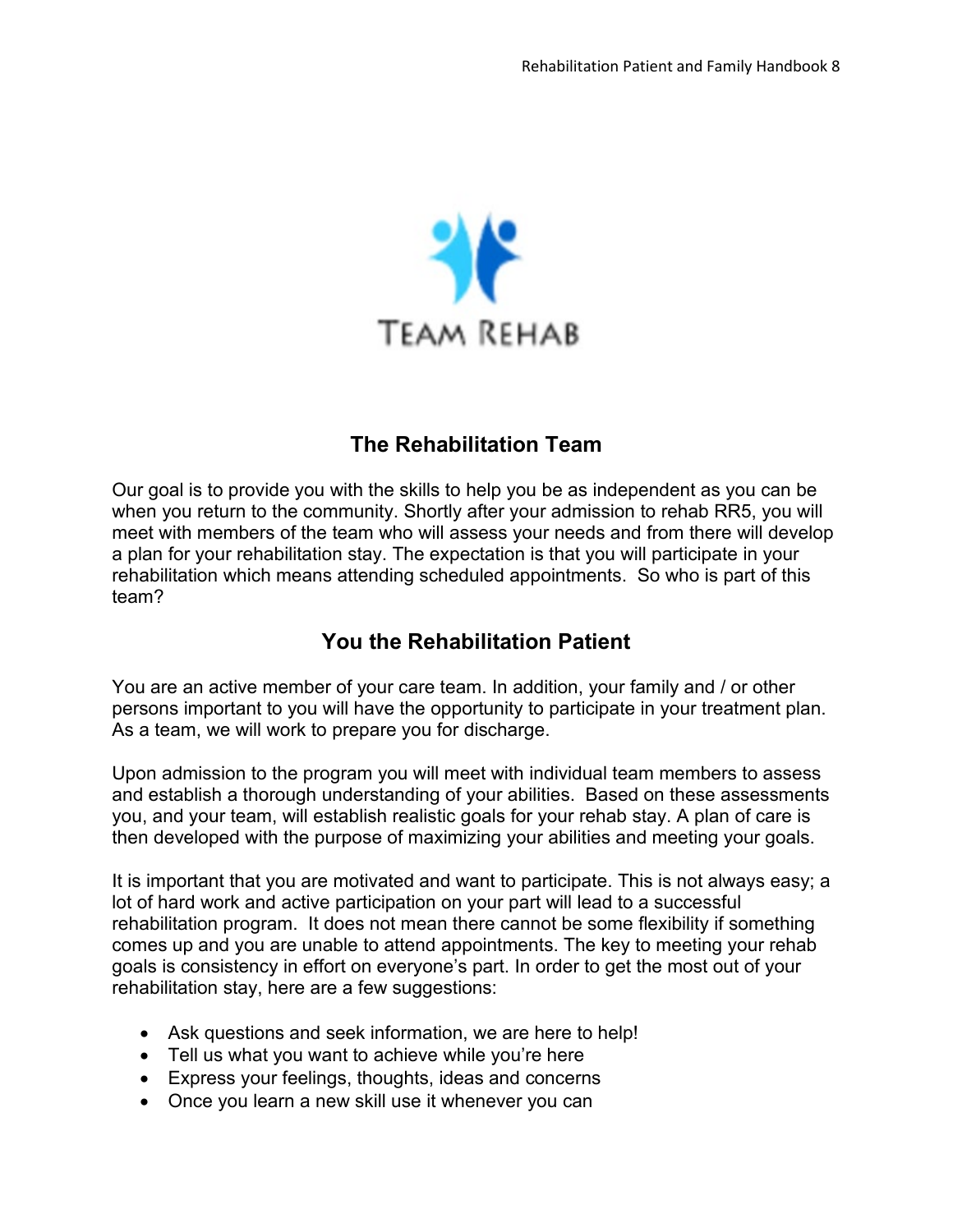- Let your family and friends know what you can do on your own and what you need help with
- Try not to let others take over what you can do for yourself
- Spend time with other patients and share experiences
- Nothing is more satisfying than a challenge successfully completed

#### **The Physiatrist**

The Physiatrist is a doctor who is a rehabilitation specialist. It is likely you met this person before you were transferred to the unit. The Physiatrist is responsible for the medical part of your treatment and meets with the team frequently to discuss your progress to determine if the rehabilitation plan is on track or needs revision. The Physiatrist is available to meet with you and / or your family at selected times. Please ask your nurse to help in arranging a meeting.

## **The Physician Assistant (PA)**

The PA works along with the team to provide day to day medical care in conjunction with the Physiatrist.

### **The Unit Manager and Clinical Resource Nurse (CRN)**

The Unit Manager is charged with running the day to day operations of the unit. For the most part this includes staffing and financial management. The Manager is also available to listen and intervene if there are issues on the unit involving RR5 staff and / or patients.

The CRN is a team leader who plays an integral role in the day to day management of the unit, supporting patients and the rehab team. This can include assisting with discharge planning, facilitating communication between team members, as well as providing professional support and clinical expertise.

#### **The Rehabilitation Nurse (RN) and Unit Assistant (UA)**

The UAs will help you with actions you may find hard to do for yourself, this may include: bathing, dressing, toileting and feeding. The RN is responsible for teaching new skills such as: skin care, medication management, bowel / bladder care, and preventative healthcare strategies based on your injury or disability. From there, the RN will teach and encourage you to be independent as possible. As the only members of the team to care for you 24 hours a day, the RN and UA are available to help you practice the skills you have learned. In addition the RN is also ready to listen to and offer emotional support to you, your family and your friends as appropriate.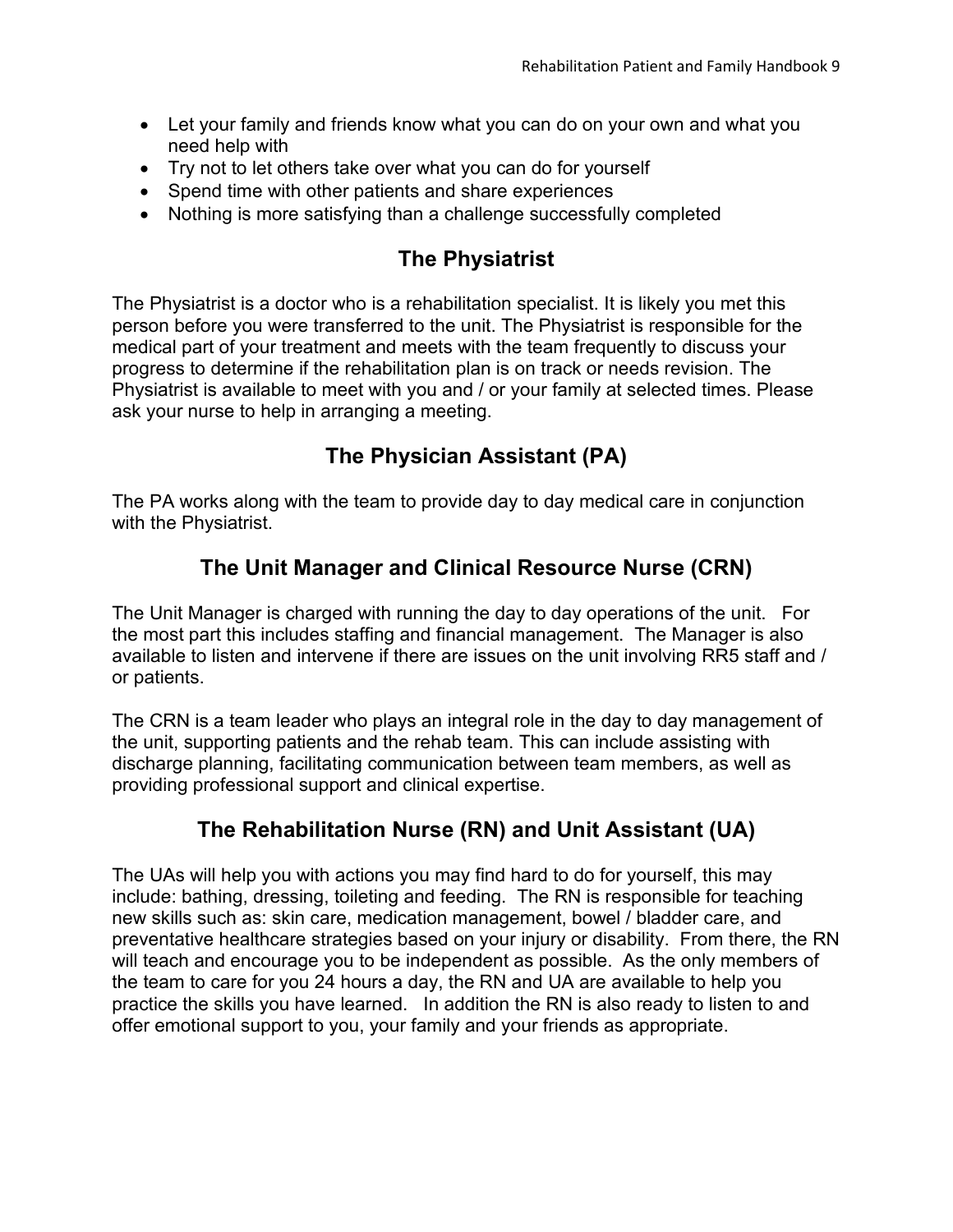## **The Physiotherapist (PT)**

PTs will work with you in developing a treatment plan specific to you to regain as much of your movement and physical independence as possible. You may be taught new ways of doing things if needed. During your physiotherapy sessions, you will be doing tasks that improve your strength, flexibility, and endurance. For example, we may work on new ways of coughing or getting out of bed and into a chair. You will also receive advice about choosing proper equipment, such as braces or walking aides, and give suggestions on how to stay active after you leave the rehab hospital.

# **The Occupational Therapist (OT)**

OTs help patients learn new skills so they can perform more day-to-day tasks on their own or with support. These new skills help patients participate more fully in activities like eating, dressing, bathing, toileting, cooking, driving, and being active in their community. OTs work with patients and their families to set rehab goals, and make sure the right equipment and/or people are in place for when patients return home. Some equipment OTs work with may include: wheelchairs/seating, bathroom aids, and home modifications. Here at the Rehab, your OT will work with you on home accessibility, regaining hand and arm function, preventing pressure injuries/protecting your skin, and increasing your overall function and safety.

## **Rehab Assistants (RA)**

RAs work alongside PTs and OTs assisting you with your individualized care plan in the "big gym" and OT department.

## **The Social Worker (SW)**

SWs are available to provide counseling and emotional support to you and your family if faced with personal or social problems. They will assist you with practical issues, discharge planning and referral to outside community agencies and resources. Discharge planning includes assistance with housing and financial issues as well as coordinating family conferences with the medical team.

## **The Recreation Therapist (RT)**

A RT will meet with you shortly after admission to assess your leisure interests, abilities and will work with you to integrate your involvement in leisure interests while in hospital, and into the community once discharged. The RT will show you how to remain active in your interests despite a new injury and help build your function-ability, alongside other therapeutic services. There are daily group programs as well as opportunities one –toone therapy, leisure education and community awareness.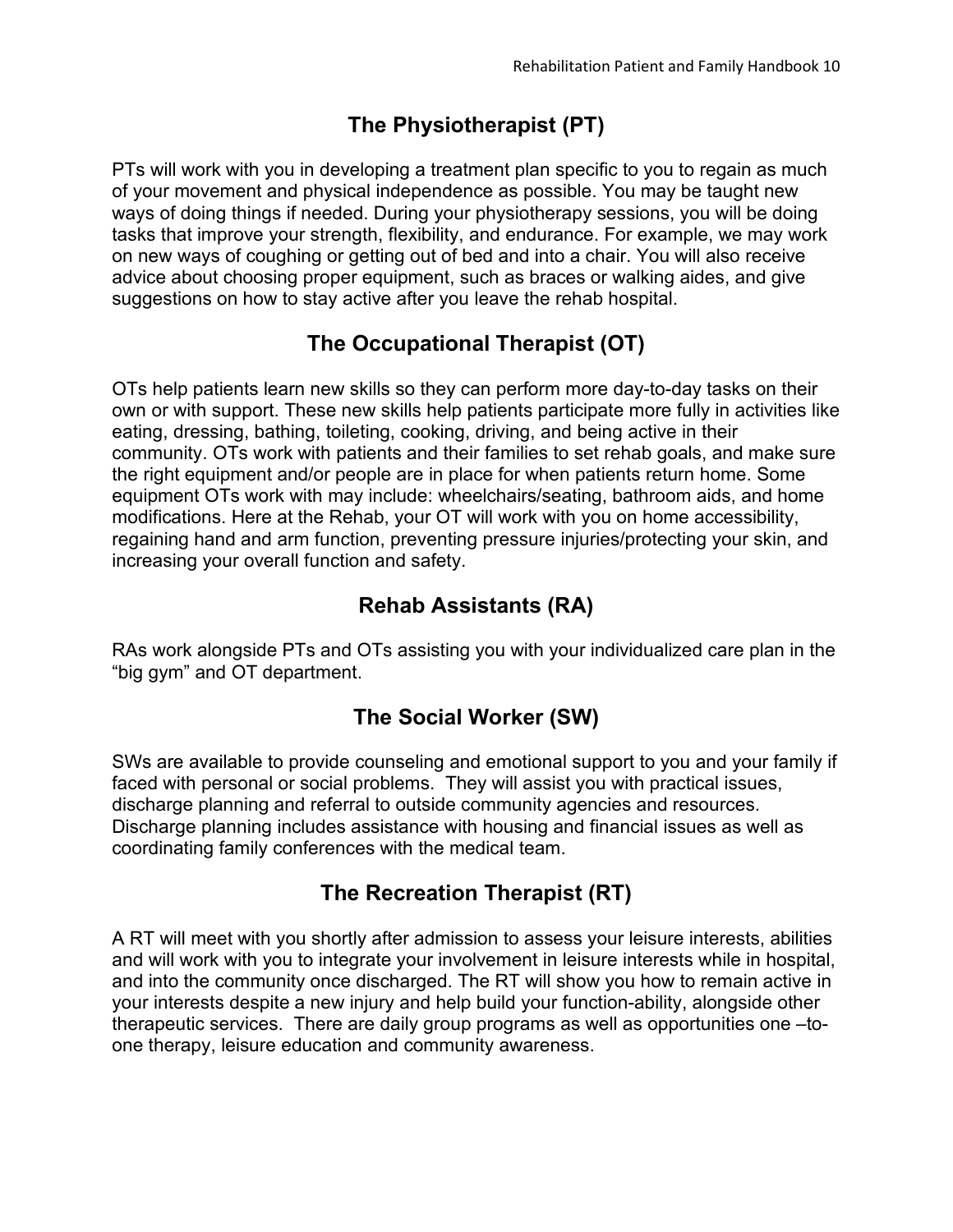# **The Dietician**

The Dietitian is able to meet with you, your family and/or caregivers to talk about nutrition as part of a healthy lifestyle during and after your rehabilitation. If you have specific nutrition needs arising from a medical condition or cultural/religious preferences, the dietitian can assist you. The Dietitian can provide you with a nutrition care plan that will maximize rehabilitation, as well as improve your overall health. A referral to the dietitian may be made by any one of your team members.

#### **Other service providers / programs you may have contact with during your stay include:**

- Assistive Technology
- Clinical Nurse Specialist (CNS) for wound care management
- Driving Assessment Program
- Home Care
- Indigenous Services
- Infection Control
- Pharmacy
- Psych Liaison Nurse
- Skin and Wound Assessment Team (S.W.A.T) Members
- Speech Langrage Pathology
- Spinal Cord Injury (SCI) Manitoba
- Spiritual Care
- Unit Clerk
- Winnipeg Regional Health Authority (WRHA) Interpreter Services

HSC is a teaching hospital; you may encounter medical residents and students from various health care programs.

# **Other Things You Need to Know During Your Stay**

Television rentals are provided through: SelectVu Patient Entertainment System.

SelectVu Patient Entertainment is an exciting state-of-the-art bedside entertainment system for patients and their families. The system includes television, phone, internet, games, movies and more. Call for more information.



Hours: Monday to Friday, 10:30 a.m. to 6:00 p.m. Saturday and Sunday, 11:00 a.m. to 3:00 p.m.

Phone: 204-787-7905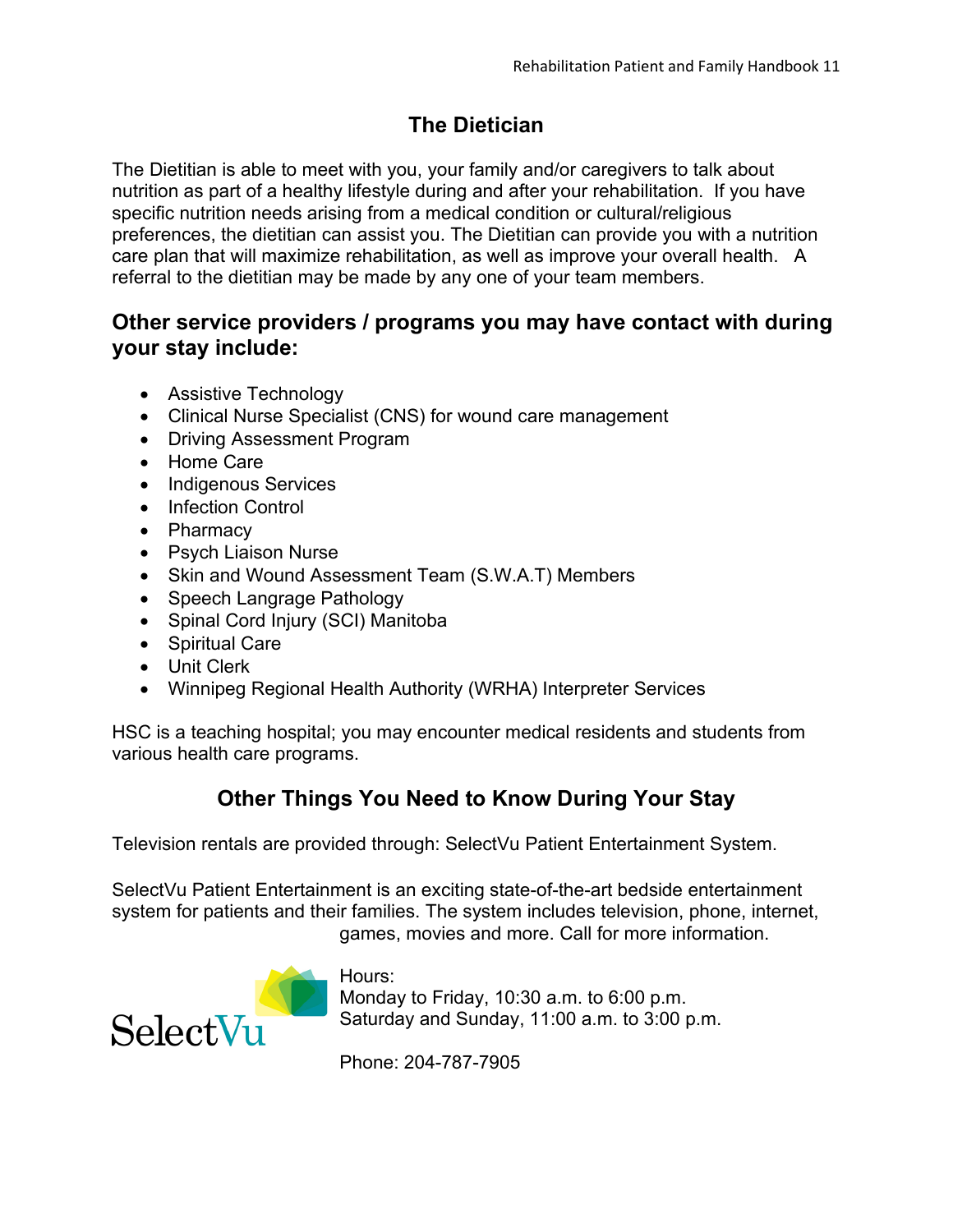## **Visiting Hours**

Visiting hours to adult medicine, surgery, addictions and rehab inpatient care units are from 8:30 a.m. to 8:30 p.m. Specific hours in other patient care areas will vary depending upon patient needs. You are asked to respect the need for the patient and any roommates to rest in order to heal.

#### **Doors locked at 8:30 p.m.**

All entrances to HSC are locked at 8:30 p.m., except the entrances to Adult Emergency and Children's Emergency, which are open 24 hours.

To access the hospital after 8:30 p.m., use the intercom at one of our major entrances to contact Security. People requesting after-hours access will be screened by Security, and again at adult medicine, surgery, addictions and rehab inpatient care units. Afterhours visiting to these areas is limited to palliative, end‐of‐life and critical changes to patient conditions, as well as to designated family support people.

Patients will be asked to designate one or two people as their family supports; these people are not considered visitors, and may be present at HSC at any time of day. Given that most inpatient rooms at HSC are shared, staff may need to limit the number of people at the bedside out of respect for all patients' care requirements and need for rest.

RR5 quiet time is from 8:30pm to 7am, we request visitors to leave. RR5 cannot support overnight visitors.

#### **Parking**

HSC offers five parkades for patients and visitors:

- William Avenue Parkade, 701 William Avenue
- Sherbrook Street Underground Garage, 820 Sherbrook Street
- Rehab Underground Garage, McDermot Avenue at Olivia Street
- Emily Street Parkade, 10 Emily Street
- Tecumseh Street Parkade, 35 Tecumseh Street

Options are available for visitors and families for: hourly, accessible, discounted and temporary parking. To access discounted and temporary parking visit the HSC cashiers at 820 Sherbrook Street or HSC Parking office at 720 McDermot Ave, Level 1.

For complete information on parking please refer to: <http://www.hsc.mb.ca/mapsParking.html>